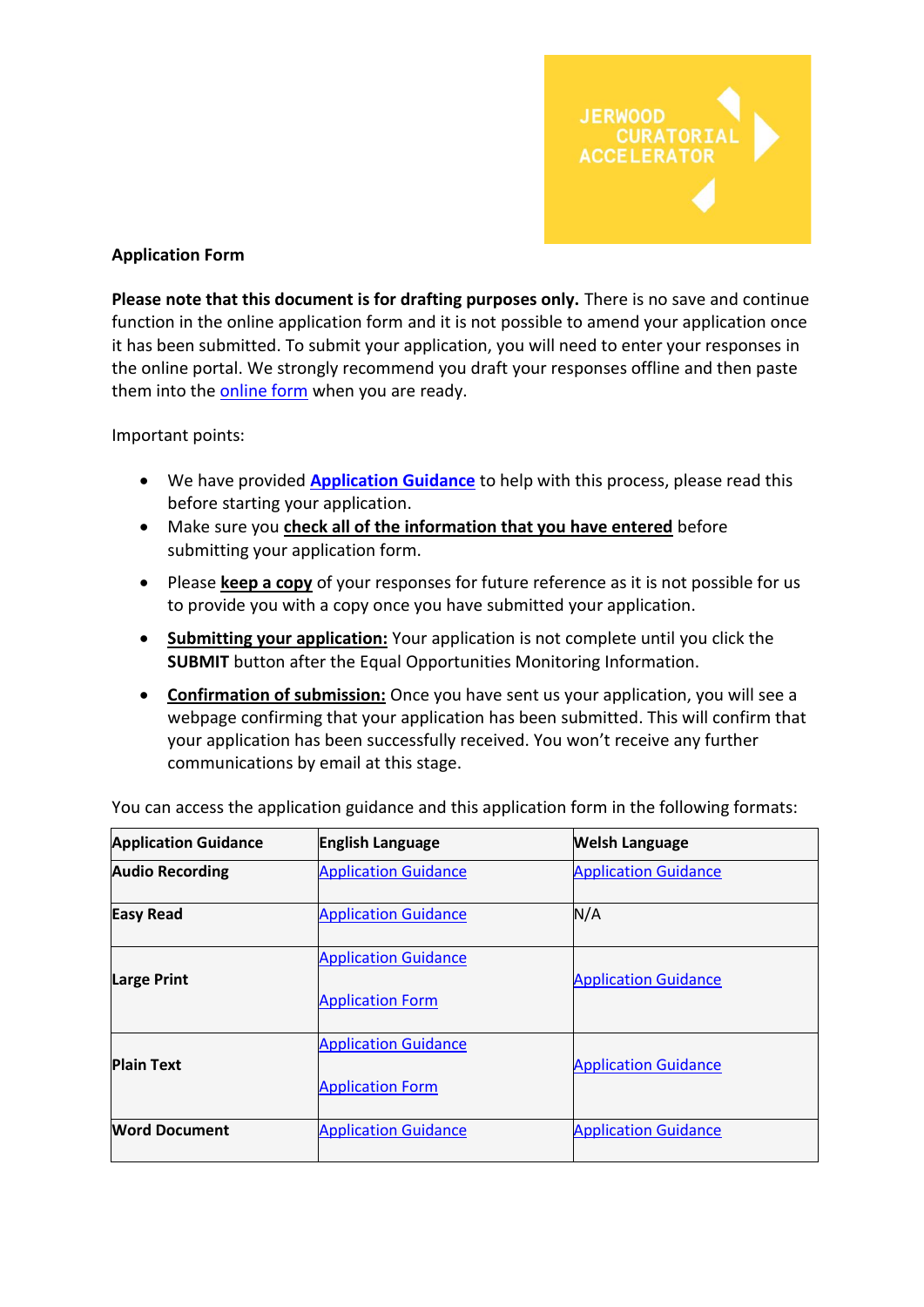|                                                          | <b>Application Form</b>                                |                             |
|----------------------------------------------------------|--------------------------------------------------------|-----------------------------|
| PDF that can be run through<br>text recognition software | <b>Application Guidance</b><br><b>Application Form</b> | <b>Application Guidance</b> |
| <b>BSL Video</b>                                         | <b>Application Guidance</b>                            |                             |

We are committed to making our opportunities accessible and supporting applicants facing barriers to apply, including through funding access support workers. Please find more details below and email Mirka Kotulicova at [mirka@jerwoodarts.org](mailto:mirka@jerwoodarts.org) or call on 07947 906 467 to tell us what you need to enable you to apply.

### **Data Protection**

The personal data you give us here will be used to process your application for Jerwood Curatorial Accelerator (JCA) by Jerwood Charity (trading as Jerwood Arts) and seen by our paid external assessors and staff at the Host organisations, who will sign up to a data sharing agreement.

We will only contact you in connection to this application. Your personal data will be kept by Jerwood Charity for up to 10 years and will only be used by us for the processing of your application and for evaluating this opportunity. It will not be passed on to anyone else.

If you want to be removed from Jerwood Arts' database you can email [info@jerwoodarts.org](mailto:info@jerwoodarts.org). You have the right to contact the Information Commissioner's Office should you wish to complain about how your information has been handled.

#### **Application Form**

Questions marked with an \* are mandatory.

- **Name\***
- **Pronouns**

It is important to us to use the right pronouns for you when discussing your application.

They/Them She/Her He/Him Prefer to self-identify (please fill in the free text box below)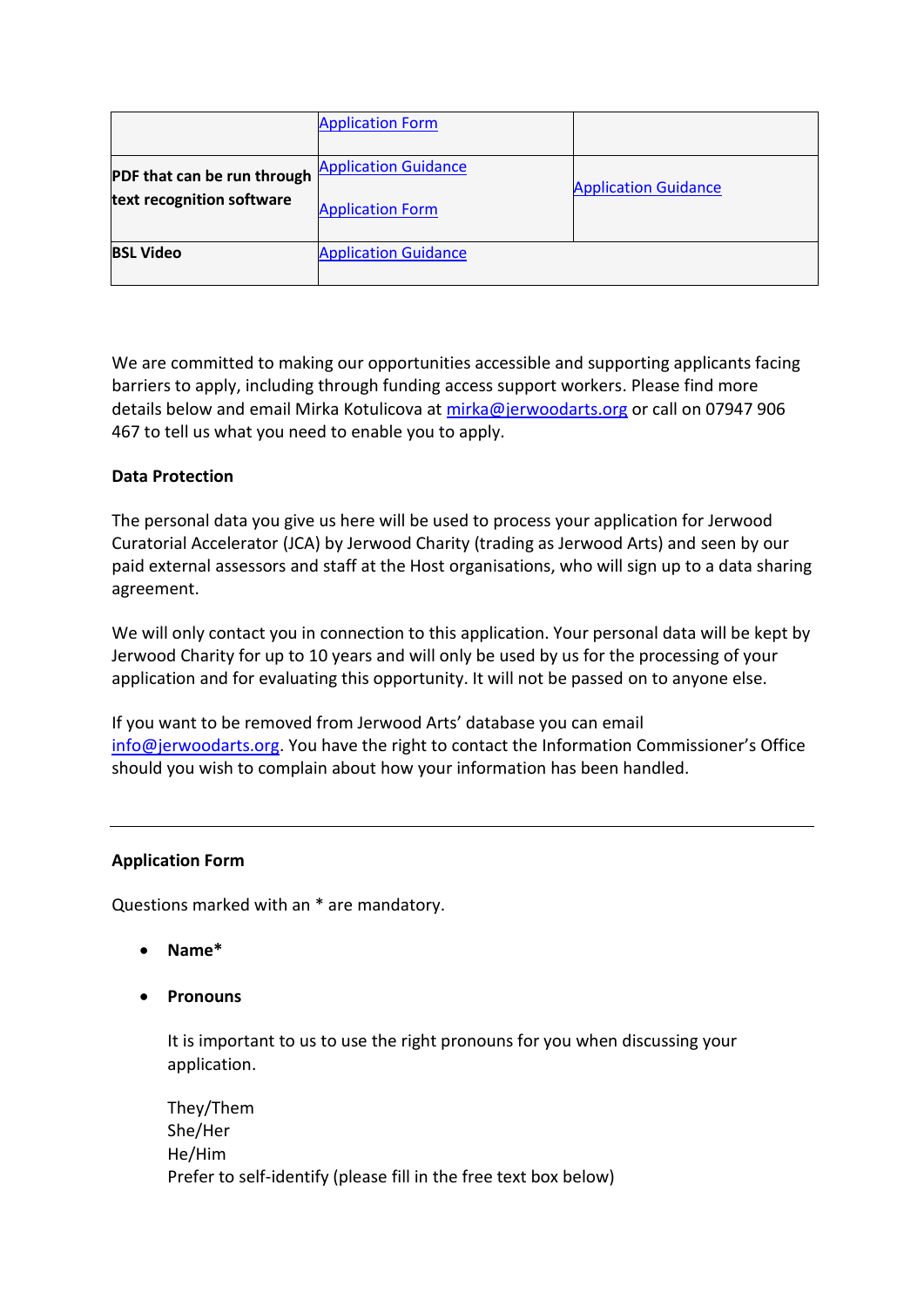# *[Drop-down] [Text box]*

- **Email Address\***
- **Confirm Email Address\***
- **Telephone Number\***

#### • **Where are you based?\***

We use this information both to monitor the reach of the communications for the call for entries across the UK, as well as to ensure that applications from different areas of the UK are represented in the shortlist.

England – East of England England – East Midlands England – London England – North East England – North West England – South East England – South West England – West Midlands England – Yorkshire and the Humber Northern Ireland – Antrim and Newtownabbey Northern Ireland – Ards and North Down Northern Ireland – Armagh City, Banbridge and Craigavon Northern Ireland – Belfast Northern Ireland – Causeway Coast and Glens Northern Ireland – Derry and Strabane Northern Ireland – Fermanagh and Omagh Northern Ireland – Lisburn and Castlereagh Northern Ireland – Mid and East Antrim Northern Ireland – Mid Ulster Northern Ireland – Newry, Mourne and Down Scotland – Aberdeen City Scotland – Aberdeenshire Scotland – Angus Scotland – Argyll and Bute Scotland – City of Edinburgh Scotland – Clackmannanshire Scotland – Dumfries and Galloway Scotland – Dundee City Scotland – East Ayrshire Scotland – East Dunbartonshire Scotland – East Lothian Scotland – East Renfrewshire Scotland – Eilean Siar (Western Isles)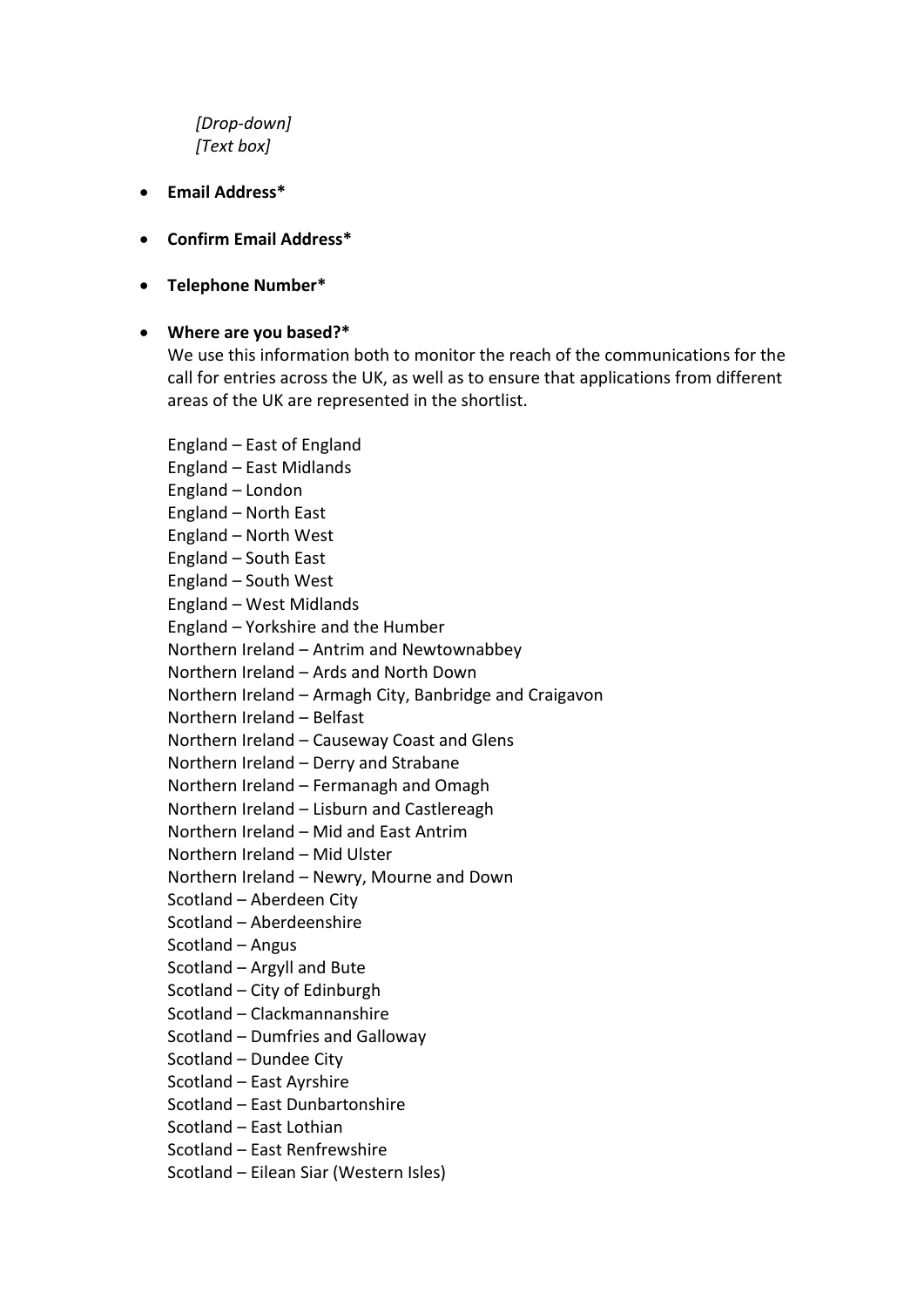Scotland – Falkirk Scotland – Fife Scotland – Glasgow City Scotland – Highland Scotland – Inverclyde Scotland – Midlothian Scotland – Moray Scotland – North Ayrshire Scotland – North Lanarkshire Scotland – Orkney Scotland – Perth and Kinross Scotland – Renfrewshire Scotland – Scottish Borders Scotland – Shetland Scotland – South Ayrshire Scotland – South Lanarkshire Scotland – Stirling Scotland – West Dunbartonshire Scotland – West Lothian Wales – South East Wales – West Wales – Midlands Wales – North Prefer not to say

*[Drop-down]*

# • **Socio-economic Background\***

This programme is targeted at early-career curators from working class/low socioeconomic backgrounds. Please read the [Application Guidance](https://jerwoodarts.org/jerwood-curatorial-accelerator-guidance/) for details of how this is defined.

Please check this box to confirm that you meet this eligibility requirement:

*[Check box]*

# • **Employment Support\***

Jerwood Curatorial Accelerator (JCA) requires a minimum time commitment between July 2022 and July 2023 to attend:

- eight in-person two-day midweek visits to Host organisations across the UK
- six mentoring sessions (online or in-person)
- 12 online leadership and development workshops

This time is supported by a bursary which can be paid directly to you, paid to your employer in order to backfill your role, or split flexibly to enable you to participate.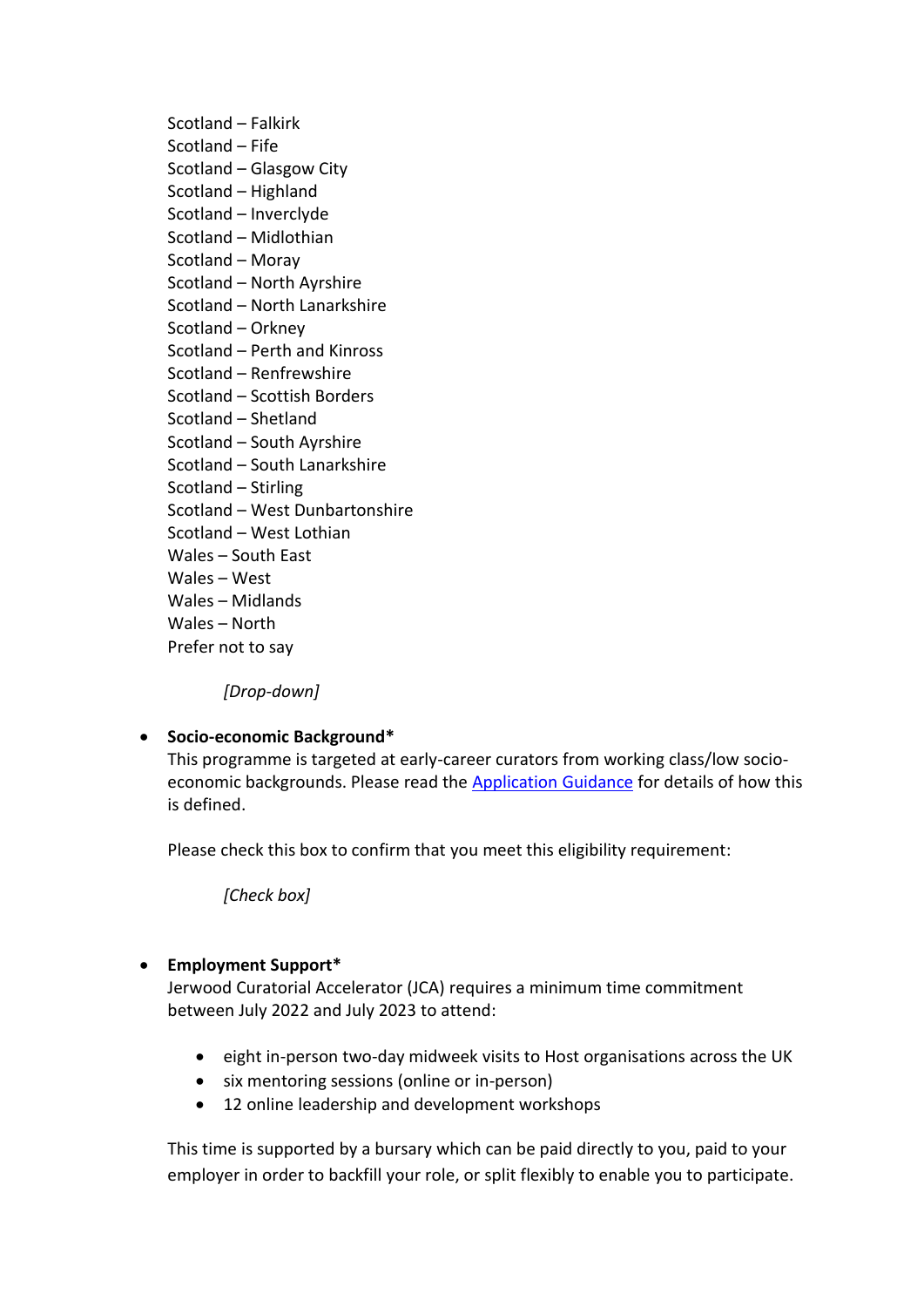Please read the [Application Guidance](https://jerwoodarts.org/jerwood-curatorial-accelerator-guidance/) for full details of the financial support available.

If you are currently contractually employed and would require permission from your employer to take part in JCA, please seek this before applying to avoid disappointment further down the line. The Application Guidance includes an example letter explaining the programme to support conversations with your employer.

**Please check this box to confirm that you have permission from your employer to take part in the programme:**

#### *[Check box]*

**Please check this box to confirm that your employment status means you do not require permission from an employer:**

*[Check box]*

#### **Your Proposal**

### • **Please indicate whether you would like to submit a written or video/audio application. \***

You can respond to most of the questions in this application in either written or video/audio form.

If you select video/audio, you can upload one audio or video file following the guidance below. Please ensure your recording is no more than eight minutes long, which is the equivalent to the word limit for written applications.

No assessment of the production quality of the audio or video recordings will be made.

Written Application Video/Audio Application

*[Drop-down]*

#### **Written Application**

If you choose to send us a written application, you will be directed to the following entry form.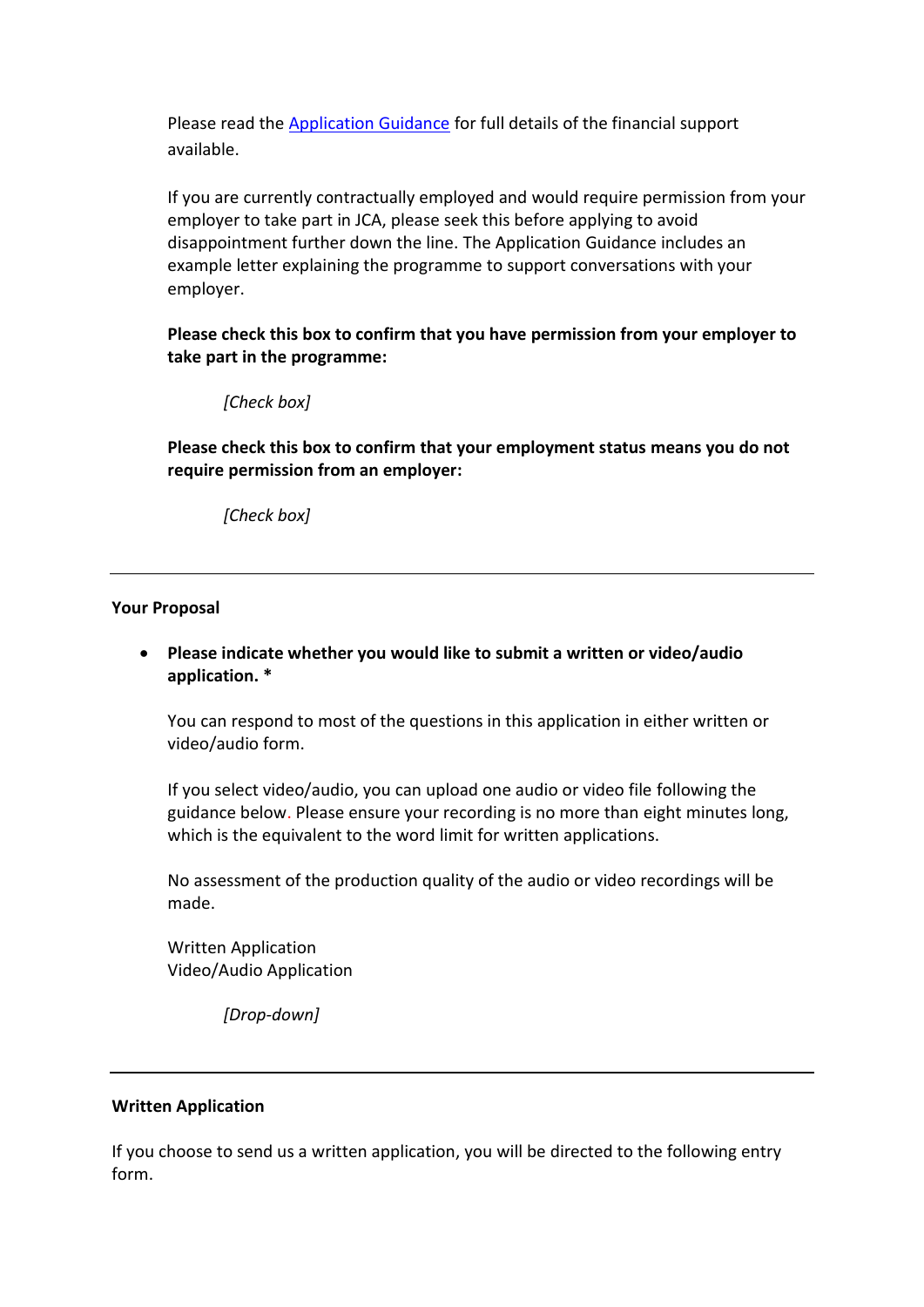### • **Please describe what you consider your key career moments to be so far \***

We use this question instead of a CV. You are invited to include key moments of discovery, turning points and learning, as well as more traditional achievements such as: curating exhibitions, programming events or workshops, being invited to write texts or share research; skills, academic and professional training; and awards, funding, and press and media.

*We want to understand what moments have contributed significantly to the development of your curatorial practice so far and where you have been able to express your own ideas and voice. We suggest you use bullet points and encourage you to tell us about your own individual contribution if you are including examples where you have worked as part of a bigger team.*

*[Text box, 200 words]*

• **What have you been working on most recently? \***

We suggest you include any research, projects, exhibitions, events or publications you have been working on in the last 24 months. We recognise that opportunities for work in the last two years have been more limited and encourage you to include any work in progress that has not yet had a public outcome.

*[Text box, 150 words]*

• **How do you think the JCA programme will help you develop your curatorial practice over the next 12 months? \***

We are interested to understand how you want to grow and explore your voice and vision, and how this programme can help you do that. For example, you could include particular skills, research or connections that you want to develop; or tell us about how the programme would help you develop towards your next career steps.

*[Text box, 250 words]*

# • **What are the important questions and ideas that the visual arts can help address in the future? How do you want to contribute to this? \***

We want to hear about what excites and motivates you to pursue a curatorial practice. In an ideal world, how do you imagine your work contributing to the UK visual art sector longer term? What are the opportunities you see? What are the changes you want to make? We do not expect you to have all of the answers but are interested to understand the questions you are asking of yourself and the visual arts, your ideas and ambitions.

*[Text box, 250 words]*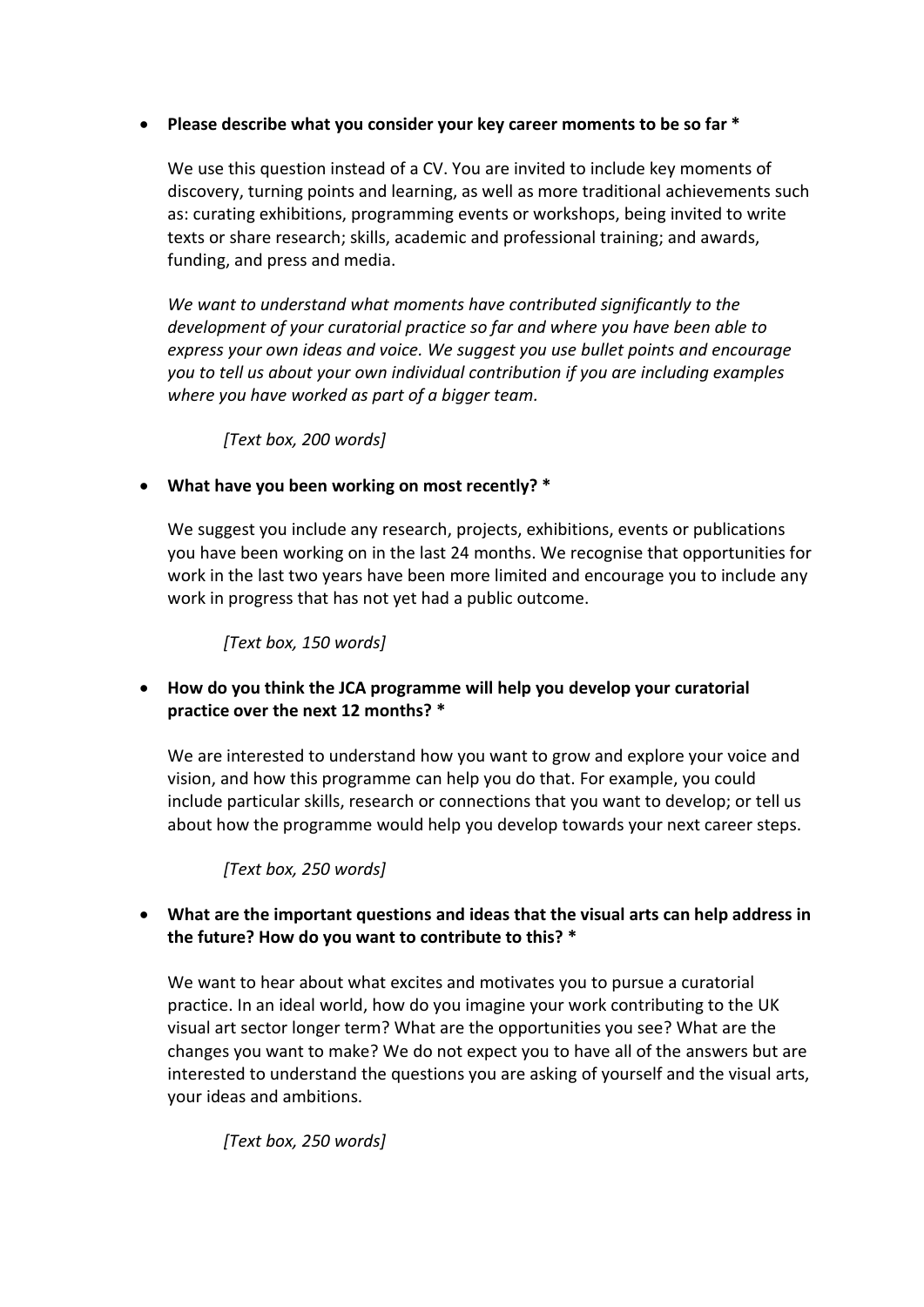# • **How would you use mentoring from established artists, curators and other experts to support your proposed ideas? \***

JCA will pay for you to have six mentoring sessions as part of the programme. Mentoring can support you to explore a new area of research or help you to develop your curatorial skills or networks in new ways. We recommend you suggest specific names of established artists, curators and other experts to help us understand your ambitions but you do not need to be in touch with possible mentors at this stage. If you are selected, Jerwood Arts will work with you to discuss mentor options and support with making connections.

# *[Text box, 100 words]*

# • **What gallery, museum, festival or visual arts organisation would you nominate to be the eighth Host organisation, and why? \***

We have identified seven leading visual arts organisations across the UK for JCA Fellows to visit during the programme; the eighth will be decided by the selected Fellows. Please suggest somewhere you would like to visit and provide a brief explanation as to why.

*[Text box, 50 words]*

#### **Video/Audio Application**

If you choose to send us a video/audio application, you will be directed to the following entry form.

• **Web link to Recorded Application \***

You should provide a link to the recording in the box below. You may link to a third-party website such as Google Drive, Soundcloud, Vimeo or Dropbox.

If your recorded application requires a password, please use: JCA22

Please send us a recording that complies with the below guidelines:

- o Your recorded application should answer all the questions indicated in the written form. Please ensure you respond to these prompts clearly, and structure the content in relation to them.
- o Please ensure your recording is **no more than eight minutes long**, which is the equivalent to the word limit for written applications.
- o A recorded application should not be overly produced. This is not an opportunity to demonstrate your skills in production or to showcase your work, but to clearly communicate your ideas in an accessible format.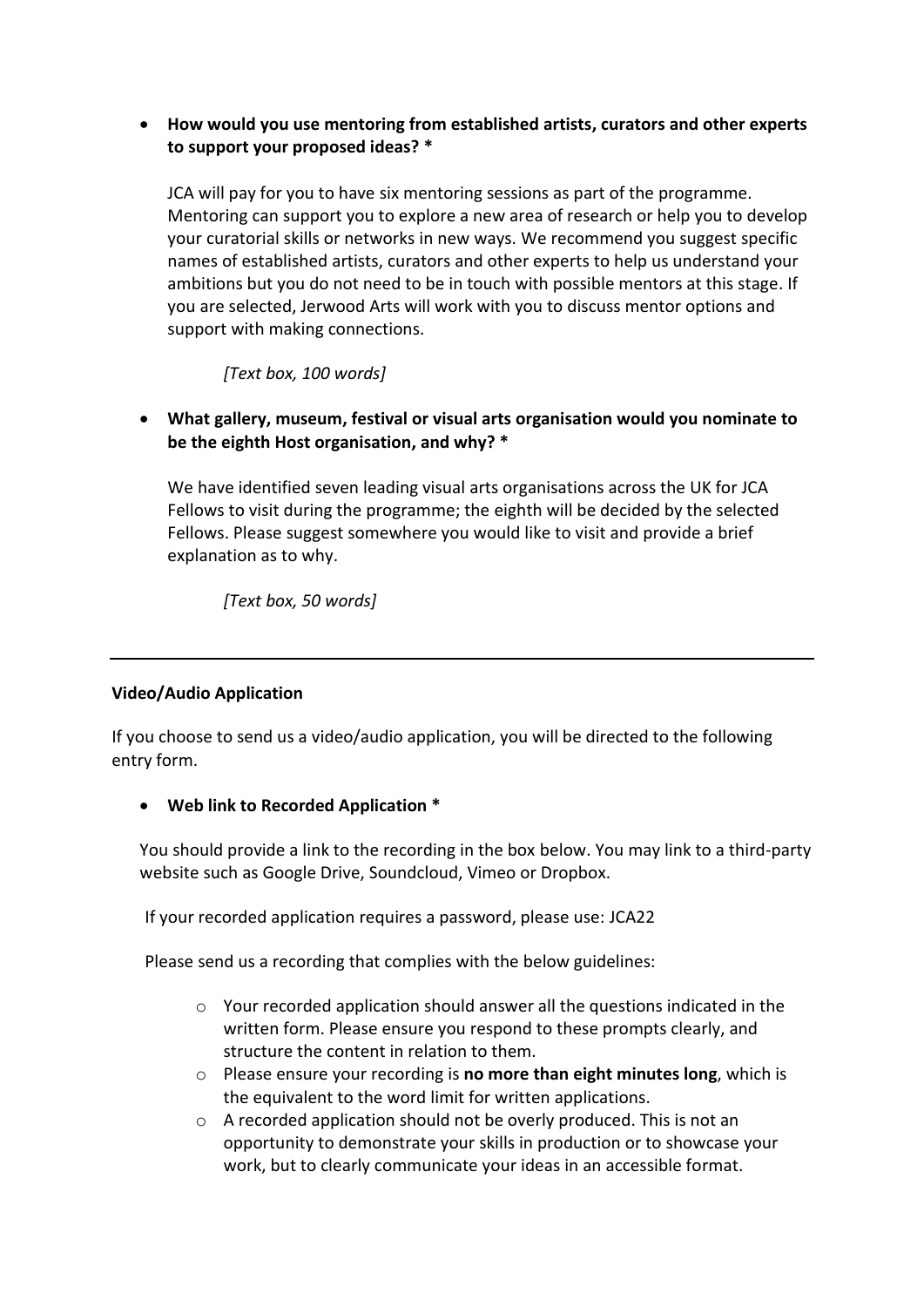o Examples of work included in a video/audio application will not be considered as supporting material. Please include these in the next section of the application form.

*[Text box, for weblink]*

### **Please answer the following the questions in your video/audio application:**

• **Please describe what you consider your key career moments to be so far \***

We use this question instead of a CV. You are invited to include key moments of discovery, turning points and learning, as well as more traditional achievements such as: curating exhibitions, programming events or workshops, being invited to write texts or share research; skills, academic and professional training; and awards, funding, and press and media.

*We want to understand what moments have contributed significantly to the development of your curatorial practice so far and where you have been able to express your own ideas and voice. We suggest you use bullet points and encourage you to tell us about your own individual contribution if you are including examples where you have worked as part of a bigger team.*

*[200 words / 1.5 minutes]*

• **What have you been working on most recently? \***

We suggest you include any research, projects, exhibitions, events or publications you have been working on in the last 24 months. We recognise that opportunities for work in the last two years have been more limited and encourage you to include any work in progress that has not yet had a public outcome.

# *[150 words / 1 minute]*

# • **How do you think the JCA programme will help you develop your curatorial practice over the next 12 months? \***

We are interested to understand how you want to grow and explore your voice and vision, and how this programme can help you do that. For example, you could include particular skills, research or connections that you want to develop; or tell us about how the programme would help you develop towards your next career steps.

# *[250 words / 2 minutes]*

• **What are the important questions and ideas that the visual arts can help address in the future? How do you want to contribute to this? \***

We want to hear about what excites and motivates you to pursue a curatorial practice. In an ideal world, how do you imagine your work contributing to the UK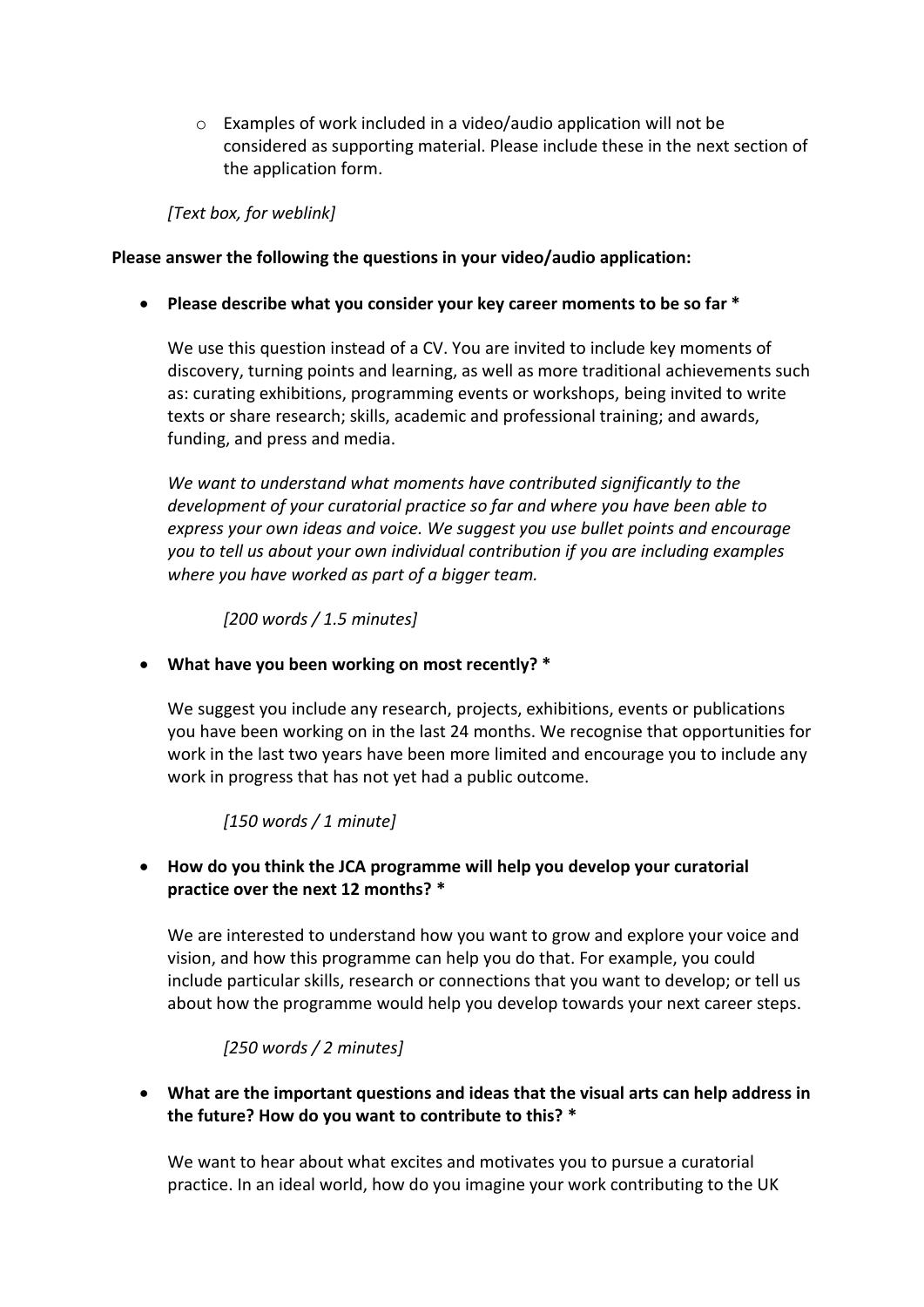visual art sector longer term? What are the opportunities you see? What are the changes you want to make? We do not expect you to have all of the answers but are interested to understand the questions you are asking of yourself and the visual arts, your ideas and ambitions.

*[250 words / 2 minutes]*

• **How would you use mentoring from established artists, curators and other experts to support your proposed ideas? \***

JCA will pay for you to have six mentoring sessions as part of the programme. Mentoring can support you to explore a new area of research or help you to develop your curatorial skills or networks in new ways. We recommend you suggest specific names of established artists, curators and other experts to help us understand your ambitions but you do not need to be in touch with possible mentors at this stage. If you are selected, Jerwood Arts will work with you to discuss mentor options and support with making connections.

*[100 words / 1 minute]*

• **What gallery, museum, festival or visual arts organisation would you nominate to be the eighth Host organisation, and why? \***

We have identified seven leading visual arts organisations across the UK for JCA Fellows to visit during the programme; the eighth will be decided by the selected Fellows. Please suggest somewhere you would like to visit and provide a brief explanation as to why.

*[50 words / 0.5 minutes]*

#### **Examples of your curatorial practice**

# **Please provide up to 10 examples of your curatorial practice that best support your application.**

*You can submit up to 10 examples of your work which can be in a mixture of formats. You may choose to include examples of writing, still images of projects, links to short pieces of filmed footage, or other things that will help assessors better understand your practice. Please only submit the equivalent of 5 minutes of work to read or watch (approx. 1000 words).*

#### • **Upload images or pdf documents**

*Images can be uploaded as jpegs and should be a maximum of 10mb in size. Please title each image with a number and the name of the work or exhibition or research.*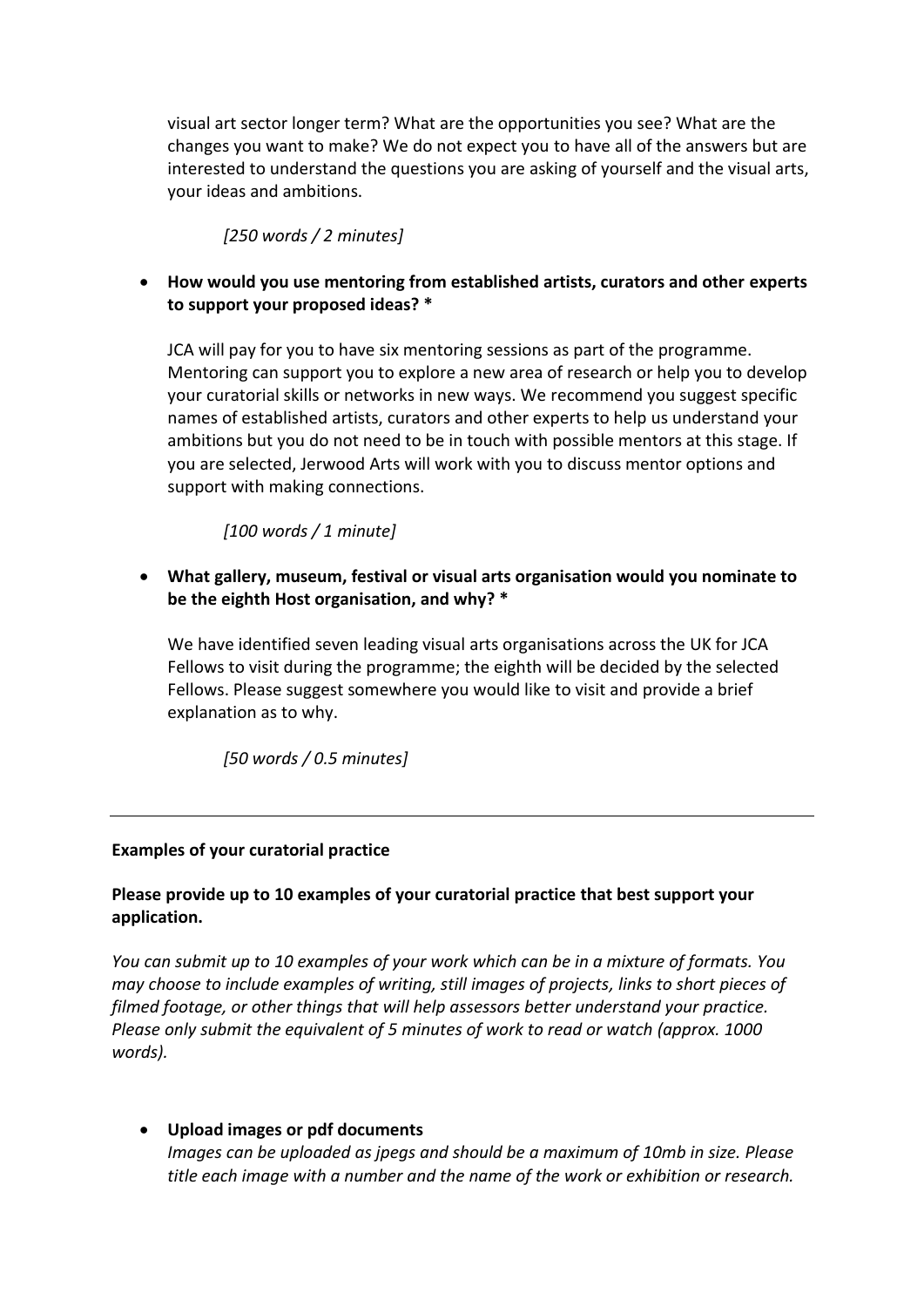*Do not include any special characters or punctuation in the file name as this may lead to the image not being viewable. Image title should be no more than 50 characters long.*

[*Upload 1*] [*Upload 2*] [*Upload 3*] [*Upload 4*] [*Upload 5*] [*Upload 6*] [*Upload 7*] [*Upload 8*] [*Upload 9*] [*Upload 10*]

#### • **Provide links to filmed or audio work.**

*If you send a link to a longer piece of work, then please use this box to indicate the time mark to watch from/to. You may link to a third-party website such as Google Drive, Soundcloud, Vimeo or Dropbox.*

*If your work requires a password please use: JCA22*

[*Link 1*] [*Link 2*] [*Link 3*] [*Link 4*] [*Link 5*] [*Link 6*] [*Link 7*] [*Link 8*] [*Link 9*] [*Link 10*]

*[Text box for time mark]*

Jerwood Arts staff, paid assessors and assessors from Host organisations will endeavour to read, listen to, and watch all materials submitted to support your application. If more material is submitted than requested, then they cannot guarantee to read/listen/watch everything.

Your application is not complete until you click the **SUBMIT** button after the Equal Opportunities Monitoring Information on the following page.